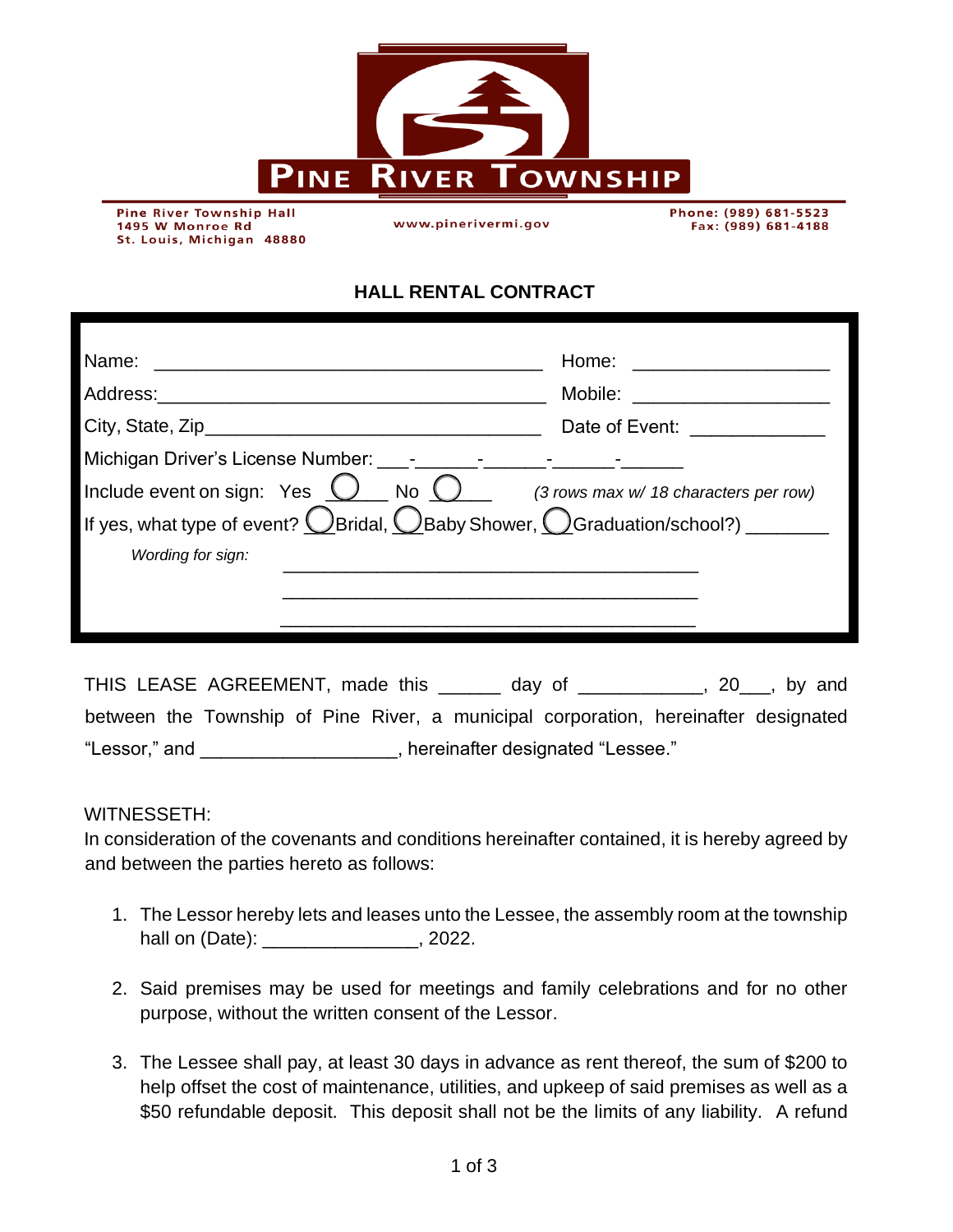check will be processed when the Township, has determined that the property has been returned in a satisfactory condition

4. The Lessee shall not assign, transfer, or sublet this lease on said premises, or any part thereof, without the written consent of the township.

The Lessee shall be liable and responsible for returning the assembly room to a satisfactory condition, including:

- All tables and chairs have been returned to designated locations
- All debris, food, and decorations, including waste and trash have been removed from the property
- The premises have not been physically damaged. It is expected that the Lessee will restore the premises to an equal or better condition than prior thereto immediately following such activity.
- 5. The Lessee agrees to conduct its activities upon the premises so as not to endanger any person lawfully thereon and to indemnify and save harmless the lessor against any and all claims for injury to person or property arising out of the activities contracted by the lessee, its agents, members or guests, or invitees.
	- **Alcoholic Beverages are Prohibited** and shall not be allowed on the premises
	- **Smoking is Prohibited** in the Township Hall.
	- Nails, tape, or tacks are **not** permitted to be used on the walls.
	- Tables, chairs, and/or equipment shall **not** be removed from the premises.
	- Available rental time including decorating and set-up is 8:00 am 10:00 pm.
	- Hall capacity is 100 people.

I acknowledge that I have received and understand the above agreement and I further assume responsibility for the rental of said hall. Furthermore, I shall indemnify and defend Pine River Township and shall hold it harmless for any claims, actions, damages, liability or expenses arising from our use of the premises, or any part of the premises, as a result of our invitees, licensees, or agents.

| Lessee (Renter) | <b>Township Representative</b> |
|-----------------|--------------------------------|
| Date            | Date                           |